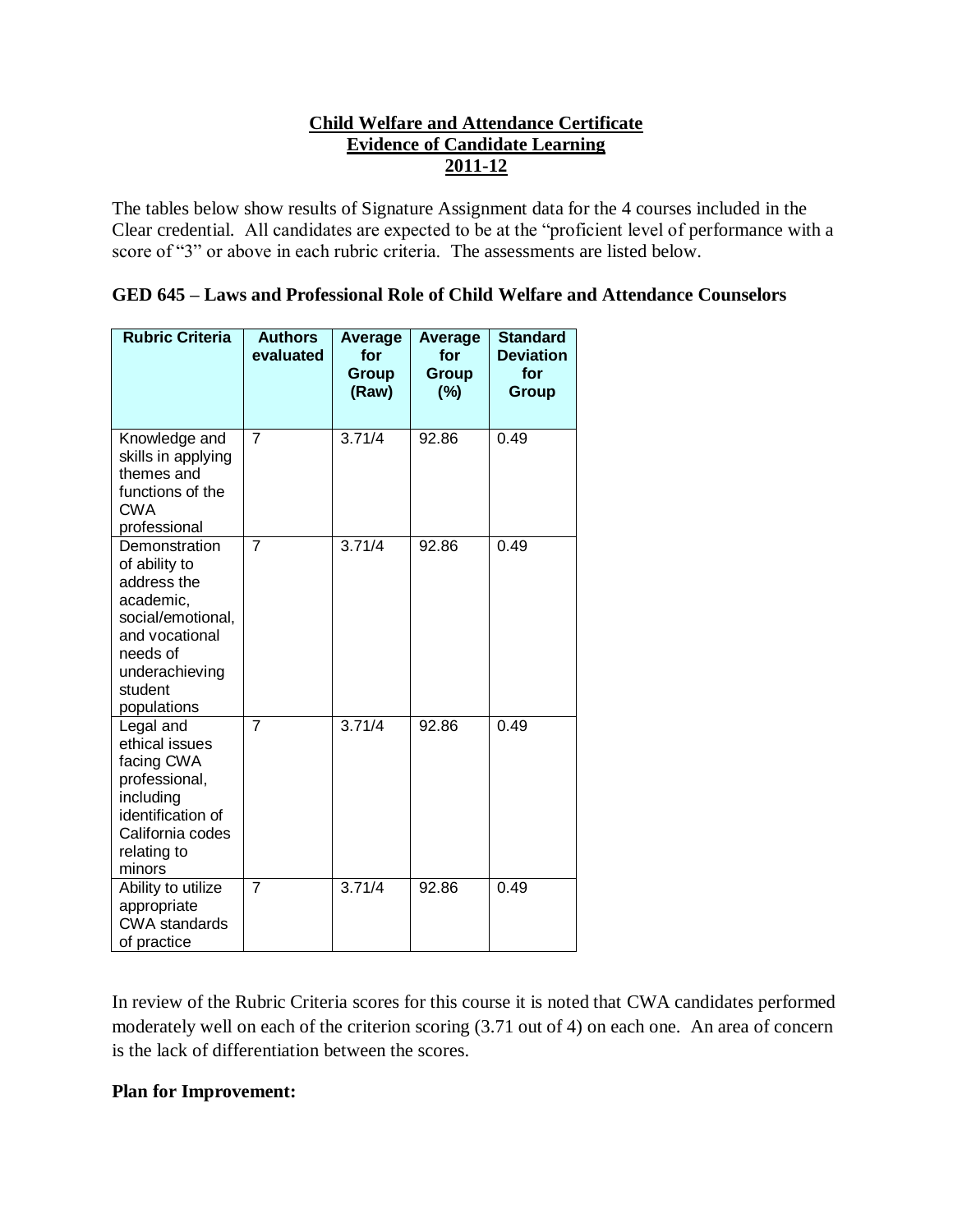The PPS School Counseling Director along with the GED 645 professors will explore how current CWA standards of practice and information regarding the legal, ethical and professional implications of working with an "at risk" population are conveyed to candidates. Additionally, they will review the rubric criterion for coherency of rationale.

| GED 646A & GED 646B – Child Welfare and Attendance Program: Leadership, |
|-------------------------------------------------------------------------|
| <b>Management, Collaboration, and Community/Partnerships</b>            |

| <b>Rubric Criteria</b><br><b>GED 646A</b>                              | <b>Authors</b><br>evaluated | Average<br>for<br>Group<br>(Raw) | Average<br>for<br>Group<br>(%) | <b>Standard</b><br><b>Deviation</b><br>for<br>Group |
|------------------------------------------------------------------------|-----------------------------|----------------------------------|--------------------------------|-----------------------------------------------------|
| Information                                                            | 5                           | 4.00/4                           | 100                            | 0                                                   |
| Use of Material<br>and Course<br>Content<br>Leadership                 | 5                           | 4.004                            | 100                            | O                                                   |
| Demonstrate<br>ability to develop<br>collaborative<br>and partnerships | 5                           | 4.00/4                           | 100                            | O                                                   |
| Writing structure<br>and organization                                  | 5                           | 4.00/4                           | 100                            | O                                                   |

| <b>Rubric Criteria</b><br><b>GED 646B</b>              | <b>Authors</b><br>evaluated | Average<br>for Group<br>(Raw) | <b>Average</b><br>for<br>Group<br>(%) | <b>Standard</b><br><b>Deviation</b><br>for<br>Group |  |
|--------------------------------------------------------|-----------------------------|-------------------------------|---------------------------------------|-----------------------------------------------------|--|
| <b>Slides</b>                                          | 4                           | 100.00/100                    | 100                                   | 0                                                   |  |
| Use of Material<br>and Course<br>Content<br>Leadership | 4                           | 100.00/100                    | 100                                   | 0                                                   |  |
| Content                                                | 4                           | 100.00/100                    | 100                                   | 0                                                   |  |
| Oral<br>Presentation                                   | 4                           | 100.00/100                    | 100                                   | 0                                                   |  |

In review of the Rubric Criteria scores for this course it is noted that CWA candidates performed extremely well in all Rubric Criteria areas scoring 4.0 out of 4 in all four criterion areas. An area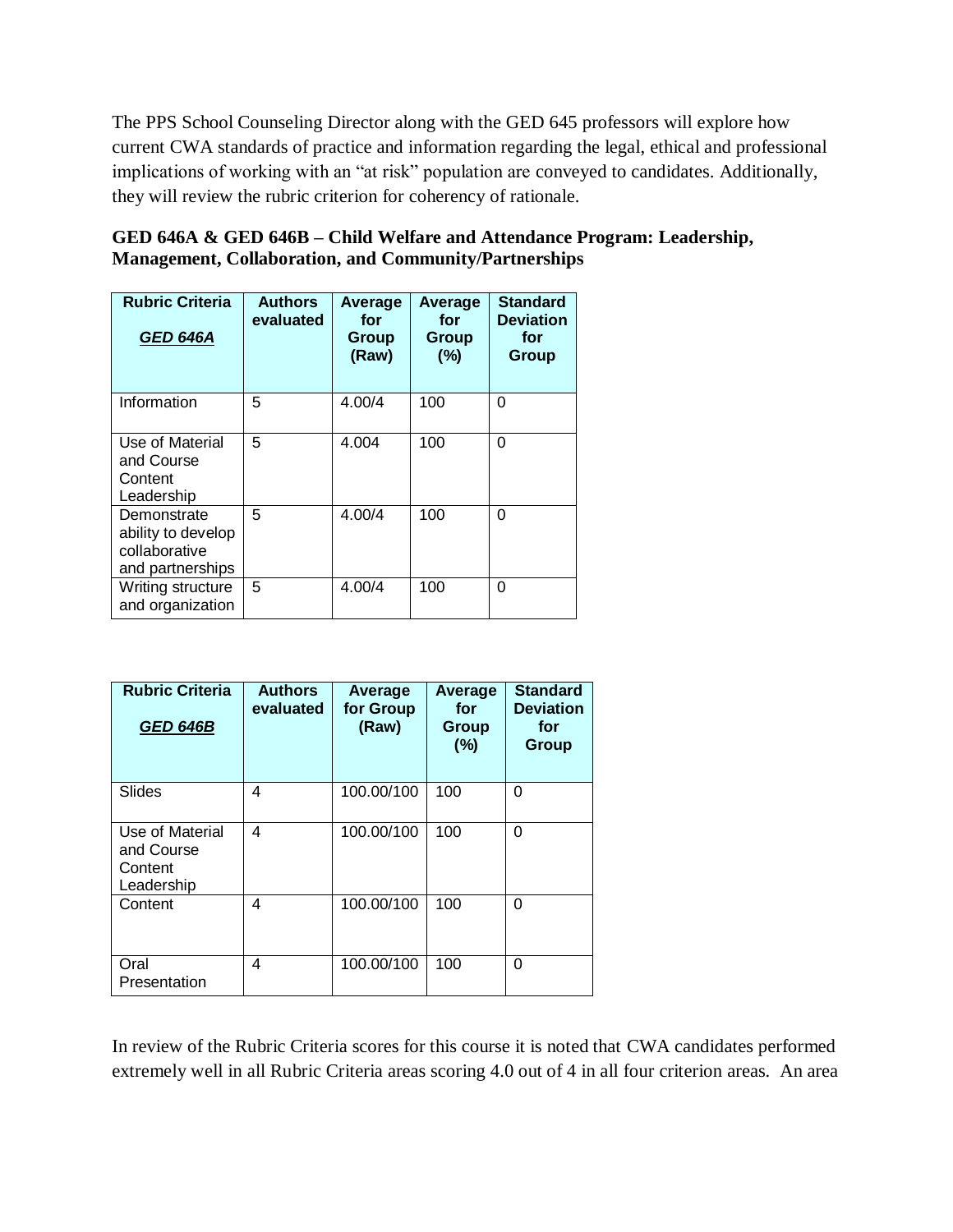of concern is the consistently high scores in all criterion areas and the degree to which the criterion manifest sufficient rigor for the expectations in this course.

## **Plan for Improvement:**

The PPS School Counseling Director along with the GED 667 professors will explore the rubric criterion results and discuss the consistency of the high scores throughout the Rubric Criterion for this course.

| <b>Rubric Criteria</b>                                                                                                                          | <b>Authors</b><br>evaluated | <b>Average</b><br>for<br>Group<br>(Raw) | <b>Average</b><br>for<br>Group<br>(%) | <b>Standard</b><br><b>Deviation</b><br>for<br>Group |
|-------------------------------------------------------------------------------------------------------------------------------------------------|-----------------------------|-----------------------------------------|---------------------------------------|-----------------------------------------------------|
| Candidate<br>demonstrates<br>an<br>understanding<br>of CWA<br>program<br>management<br>and leadership                                           | 6                           | 3.83/4                                  | 87.5                                  | 0.55                                                |
| Candidate<br>demonstrates<br>the knowledge<br>and skills<br>related to<br>collaboration<br>and<br>partnerships<br>needed to<br>service students | 6                           | 4.00/4                                  | 95.83                                 | 0.41                                                |
| Candidate<br>demonstrates<br>an<br>understanding<br>of the culture<br>and<br>organization of<br>public school<br>and related<br>systems         | 6                           | 4.00/4                                  | 100                                   | $\overline{0}$                                      |
| Writing<br>mechanics:<br>APA Style is<br>used<br>appropriately<br>and assignment<br>completed with<br>careful attention                         | $\overline{6}$              | 3.67/4                                  | 91.67                                 | 0.52                                                |

|  |  |  | GED 647 – School Culture and Addressing Barriers to Student Achievement |
|--|--|--|-------------------------------------------------------------------------|
|  |  |  |                                                                         |